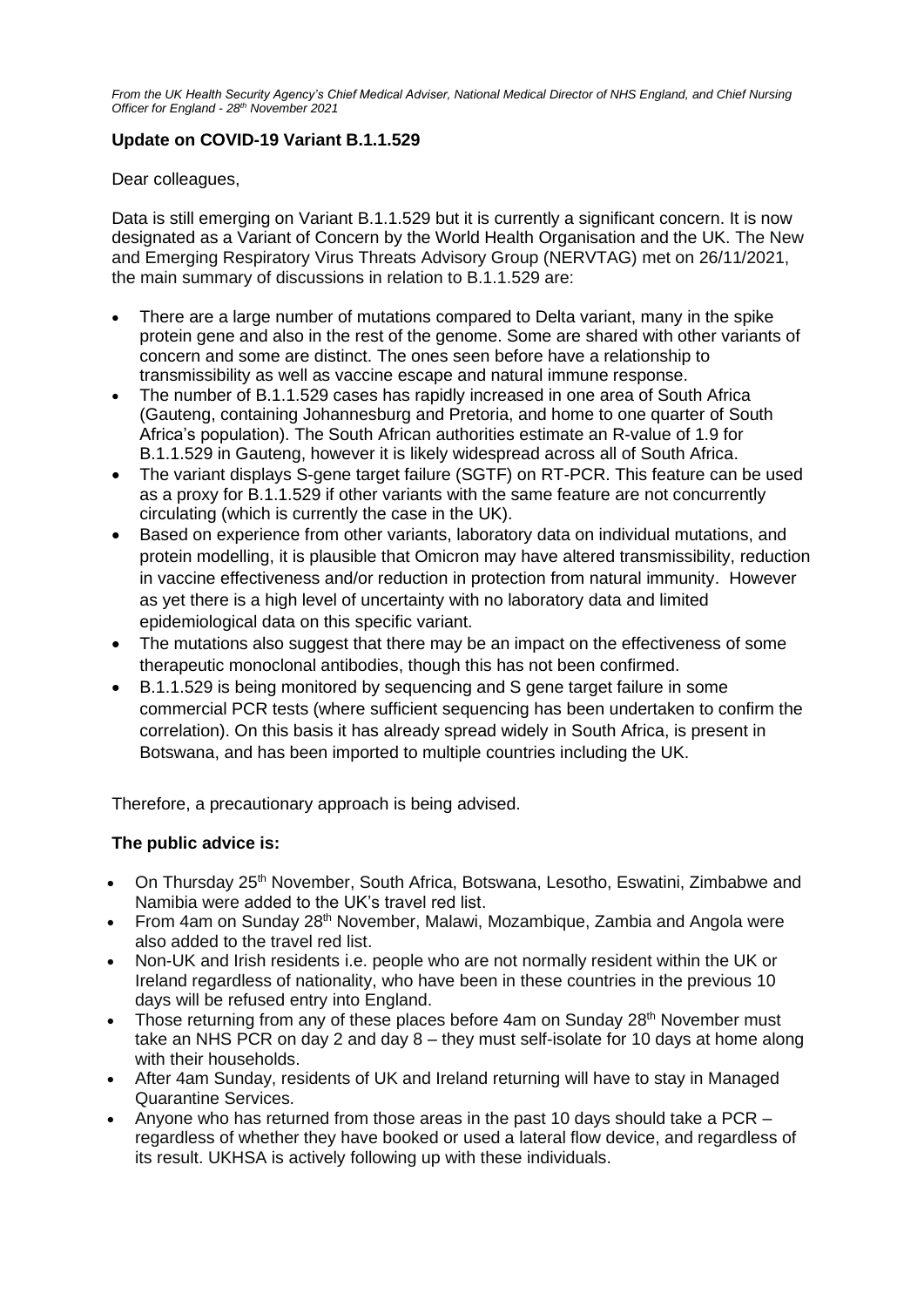#### **The advice for healthcare workers is:**

- If these countries are identified when taking the travel history of your patients take particular note. If they have returned in the past 10 days, then order a PCR test and isolate them in a side room if possible. Prioritise the use of side rooms or other appropriate isolation for those with any respiratory symptoms or in whom COVID-19 is suspected. Continue to use appropriate PPE.
- In addition, contact your local health protection team if COVID-19 is **suspected** in a patient whose symptoms started following return from these countries within the past 10 days.
- UKHSA will prioritise sequencing for anyone with S gene target failure. There will be separate "Laboratory Action Required - Omicron enhanced surveillance for testing laboratories" advice for pathology services (see Note 1 below).
- Continue to follow the national "Infection prevention and control for seasonal respiratory [infections in health and care settings \(including SARS-CoV-2\) for winter 2021 to 2022"](https://www.gov.uk/government/publications/wuhan-novel-coronavirus-infection-prevention-and-control/covid-19-guidance-for-maintaining-services-within-health-and-care-settings-infection-prevention-and-control-recommendations) advice, including risk assessment for the use of RPE for patient care in specific situations when managing respiratory infectious agents.
- Healthcare workers who return from any travel overseas to countries not on the travel red list should not return to work until they have had an initial negative PCR. They should also do daily LFDs until day 10 after return.

Shoul

Susan Hopkins Chief Medical Adviser, UK Health Security Agency

Steve Powis National Medical Director, NHS England and Improvement

fulh May

Ruth May, National Nursing Director, NHS England and Improvement